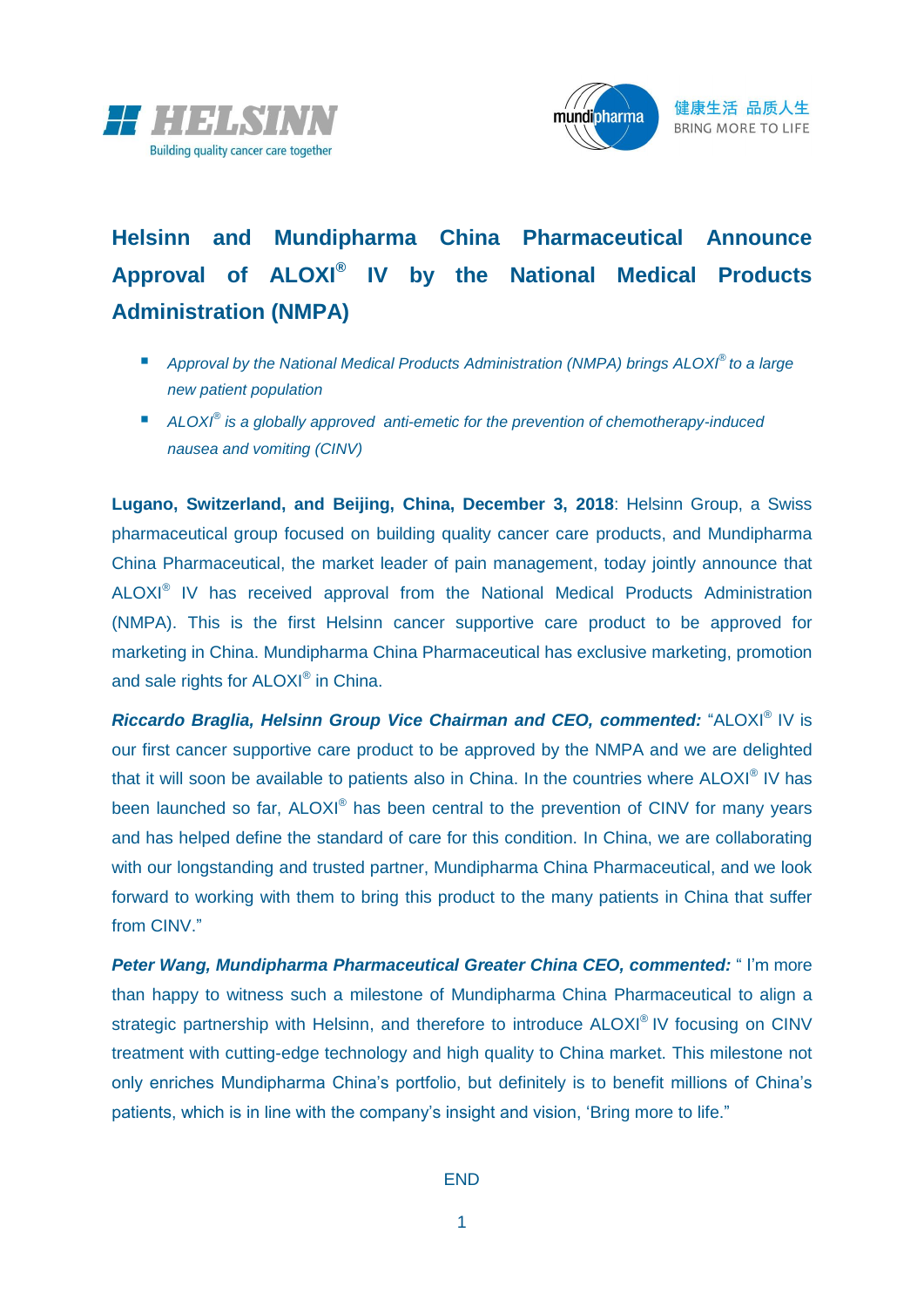



## **About ALOXI® (palonosetron HCI)**

For China:

ALOXI<sup>®</sup> injection 0.25 mg/5 ml was approved on November  $8<sup>th</sup>$ , 2018 in China and is indicated in adults for the prevention of acute nausea and vomiting associated with highly emetogenic cancer chemotherapy, and prevention of acute and delayed nausea and vomiting associated with moderately emetogenic cancer chemotherapy. It is also indicated in pediatric patients aged 1 month to less than 17 years for the prevention of acute nausea and vomiting associated with emetogenic cancer chemotherapy, including highly emetogenic cancer chemotherapy.

## **About the Helsinn Group**

Helsinn is a privately owned pharmaceutical group with an extensive portfolio of marketed cancer care products and a robust drug development pipeline. Since 1976, Helsinn has been improving the everyday lives of patients, guided by core family values of respect, integrity and quality. The Group works across pharmaceuticals, biotechnology, medical devices and nutritional supplements and has expertise in research, development, manufacture and the commercialization of therapeutic and supportive care products for cancer, pain and inflammation and gastroenterology. In 2016, Helsinn created the Helsinn Investment Fund to support early-stage investment opportunities in areas of unmet patient need. The company is headquartered in Lugano, Switzerland, with operating subsidiaries in Switzerland, Ireland, the U.S., Monaco, and China, as well as a product presence in approximately 190 countries globally.

To learn more about Helsinn Group please visit [www.helsinn.com](http://www.helsinn.com/)

## **About Mundipharma China Pharmaceutical**

Mundipharma (China) Pharmaceutical Co. Ltd (hereinafter referred to as 'Mundipharma China'), entered into China market in 1993, is committed to promoting standard pain treatment concept and the research and manufacture for analgesic products. As the only multinational enterprise with specialized expertise in research and manufacture of analgesic products in China, and with its 1,500 employees and business over 300 cities, Mundipharma China owns the most advanced facilities to produce narcotic and psychopathic medicines in